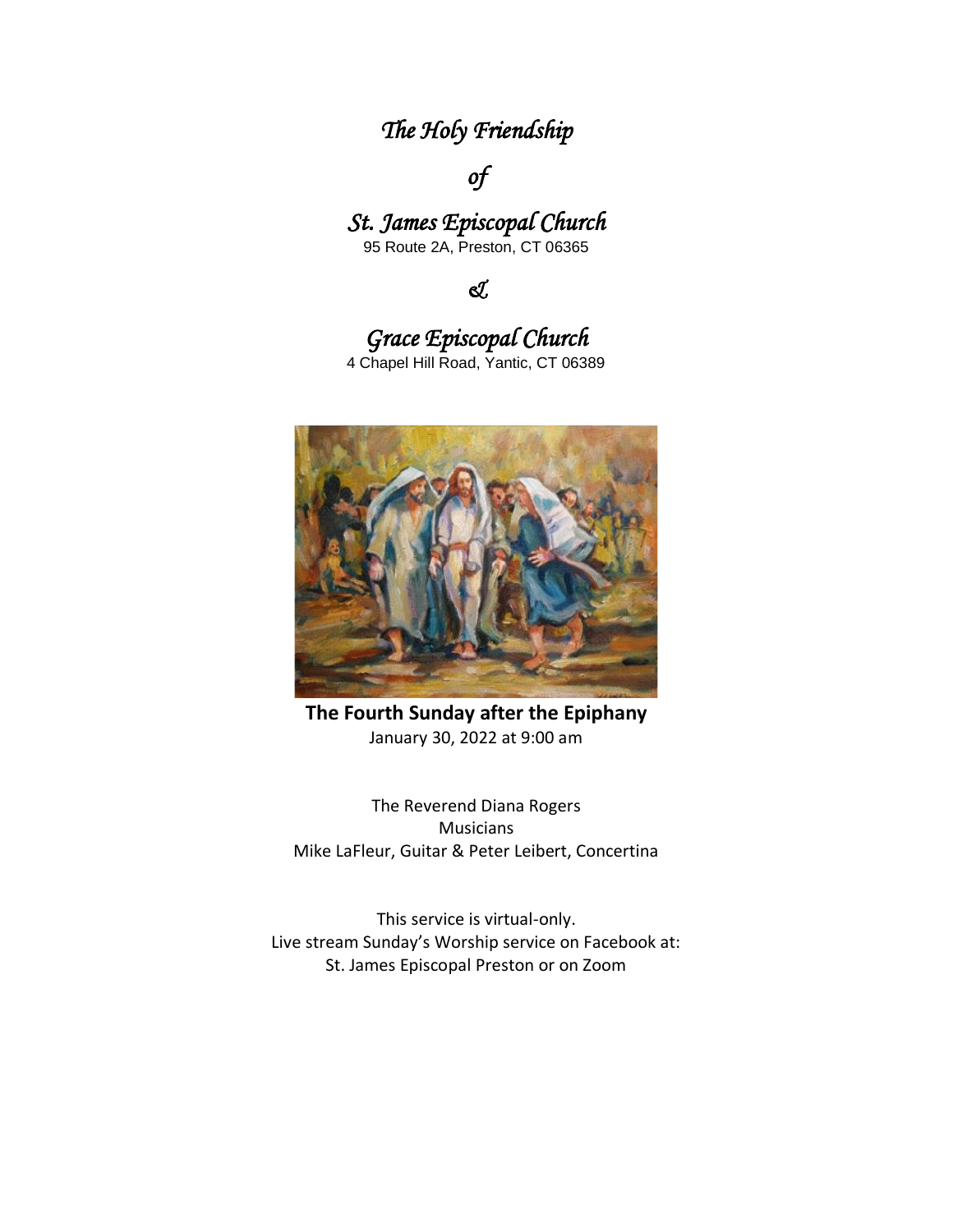**Welcome Processional Hymn** *#***423 Immortal, Invisible**

Celebrant: Blessed be God; Father, Son, and Holy Spirit **People:****And blessed be his kingdom, now and for ever. Amen**

Almighty God, to you all hearts are open, all desires known, and from you no secrets are hid: cleanse the thoughts of our hearts by the inspiration of your Holy spirit, that we may perfectly love you, and worthily magnify your holy Name, through Christ our Lord. **Amen.**

**The Gloria Glory to god in the highest, and peace to his people on earth. Lord God, heavenly King, almighty God and Father, we worship you, we give you thanks, we praise you for your glory. Lord Jesus Christ, only Son of the Father, Lord God, Lamb of God, you take away the sin of the world: have mercy on us; you are seated at the right hand of the Father: receive our prayer. For you alone are the Holy One, you alone are the Lord, you alone are the Most High, Jesus Christ, with the Holy Spirit, in the glory of God the Father, Amen.**

Celebrant: The Lord be with you. **People: And also with you**. Celebrant: Let us pray.

## **Collect of the Day**

Almighty and everlasting God, you govern all things both in heaven and on earth: Mercifully hear the supplications of your people, and in our time grant us your peace; through Jesus Christ our Lord, who lives and reigns with you and the Holy Spirit, one God, for ever and ever. **Amen.**

## **The Lessons**

## **Jeremiah 1:4-10**

The word of the LORD came to me saying,

"Before I formed you in the womb I knew you, and before you were born I consecrated you; I appointed you a prophet to the nations."

Then I said, "Ah, Lord GOD! Truly I do not know how to speak, for I am only a boy." But the LORD said to me,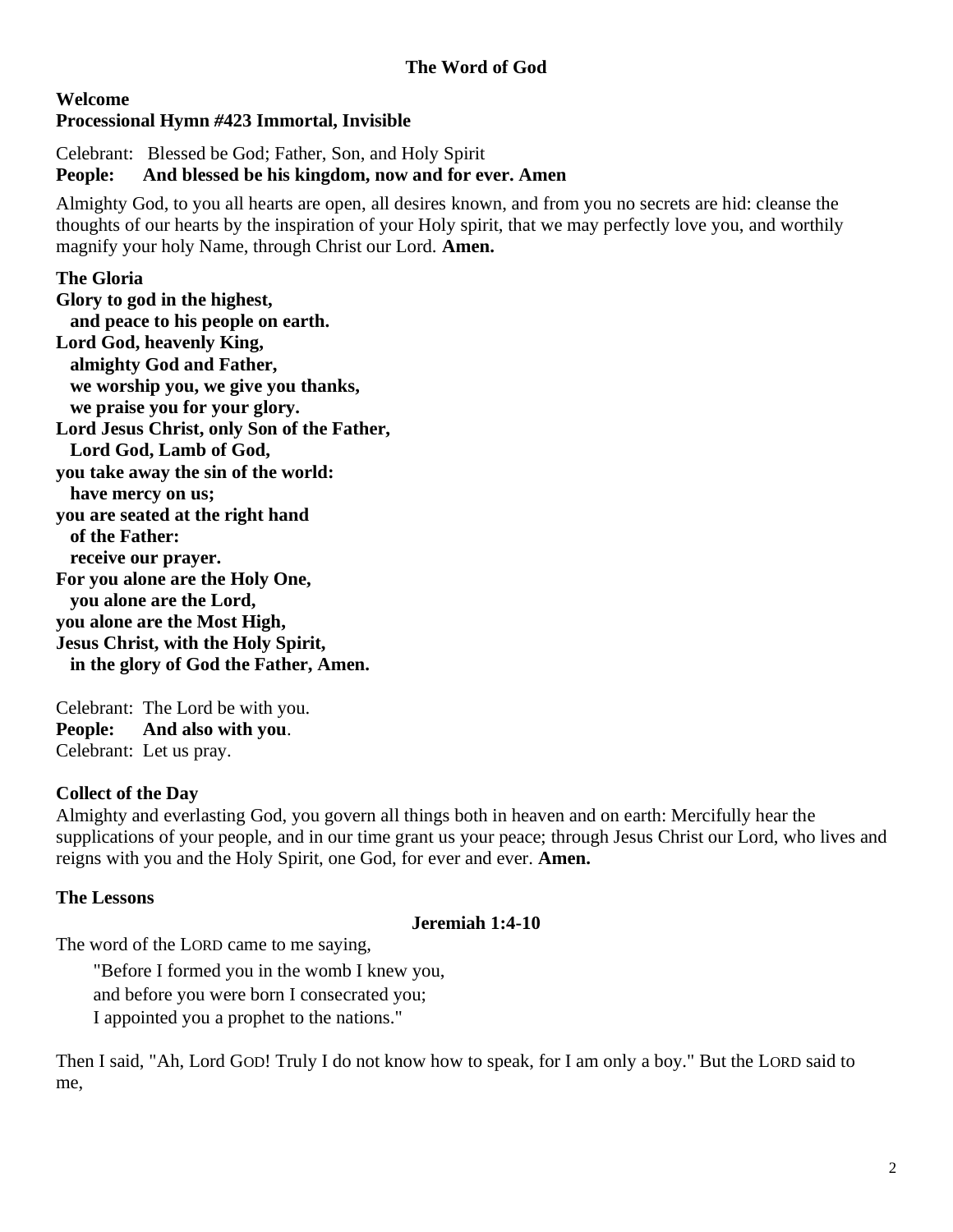"Do not say, 'I am only a boy'; for you shall go to all to whom I send you, and you shall speak whatever I command you, Do not be afraid of them, for I am with you to deliver you, says the LORD."

Then the LORD put out his hand and touched my mouth; and the LORD said to me,

"Now I have put my words in your mouth. See, today I appoint you over nations and over kingdoms, to pluck up and to pull down, to destroy and to overthrow, to build and to plant."

The Word of the Lord. **People: Thanks be to God.** 

#### **Psalm 71:1-6**

1 In you, O LORD, have I taken refuge; \* let me never be ashamed.

- **2 In your righteousness, deliver me and set me free; \* incline your ear to me and save me.**
- 3 Be my strong rock, a castle to keep me safe; \* you are my crag and my stronghold.
- **4 Deliver me, my God, from the hand of the wicked, \* from the clutches of the evildoer and the oppressor.**
- 5 For you are my hope, O Lord GOD, \* my confidence since I was young.
- **6 I have been sustained by you ever since I was born; from my mother's womb you have been my strength; \* my praise shall be always of you.**

#### **1 Corinthians 13:1-13**

If I speak in the tongues of mortals and of angels, but do not have love, I am a noisy gong or a clanging cymbal. And if I have prophetic powers, and understand all mysteries and all knowledge, and if I have all faith, so as to remove mountains, but do not have love, I am nothing. If I give away all my possessions, and if I hand over my body so that I may boast, but do not have love, I gain nothing. Love is patient; love is kind; love is not envious or boastful or arrogant or rude. It does not insist on its own way; it is not irritable or resentful; it does not rejoice in wrongdoing, but rejoices in the truth. It bears all things, believes all things, hopes all things, endures all things. Love never ends. But as for prophecies, they will come to an end; as for tongues, they will cease; as for knowledge, it will come to an end. For we know only in part, and we prophesy only in part; but when the complete comes, the partial will come to an end. When I was a child, I spoke like a child, I thought like a child, I reasoned like a child; when I became an adult, I put an end to childish ways. For now we see in a mirror, dimly, but then we will see face to face. Now I know only in part; then I will know fully, even as I have been fully known. And now faith, hope, and love abide, these three; and the greatest of these is love.

The Word of the Lord.

**People: Thanks be to God.**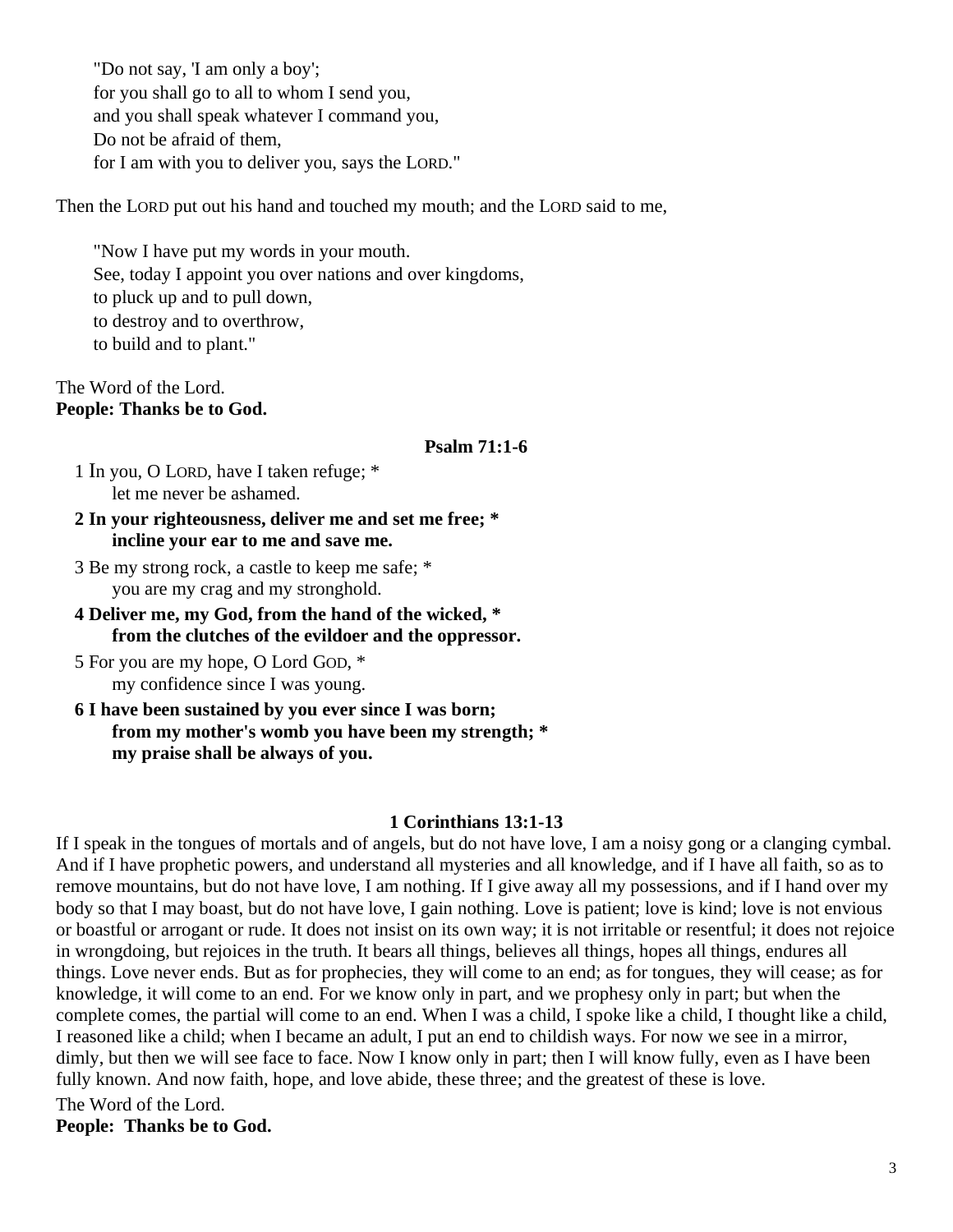#### **Sequence Hymn #671 Amazing Grace**

Celebrant: The Holy Gospel of our Savior Jesus Christ, according to Luke. **People: Glory to you, Lord Christ.**

#### **Luke 4:21-30**

Jesus began to speak in the synagogue at Nazareth: "Today this scripture has been fulfilled in your hearing." All spoke well of him and were amazed at the gracious words that came from his mouth. They said, "Is not this Joseph's son?" He said to them, "Doubtless you will quote to me this proverb, 'Doctor, cure yourself!' And you will say, 'Do here also in your hometown the things that we have heard you did at Capernaum.'" And he said, "Truly I tell you, no prophet is accepted in the prophet's hometown. But the truth is, there were many widows in Israel in the time of Elijah, when the heaven was shut up three years and six months, and there was a severe famine over all the land; yet Elijah was sent to none of them except to a widow at Zarephath in Sidon. There were also many lepers in Israel in the time of the prophet Elisha, and none of them was cleansed except Naaman the Syrian." When they heard this, all in the synagogue were filled with rage. They got up, drove him out of the town, and led him to the brow of the hill on which their town was built, so that they might hurl him off the cliff. But he passed through the midst of them and went on his way.

The Gospel of the Lord **People: Praise to you, Lord Christ.**

~ *a short silence will be kept* ~

**The Homily** The Rev. Diana Rogers

#### **The Nicene Creed**

We believe in one God, the Father, the Almighty, maker of heaven and earth, of all that is, seen and unseen. We believe in one Lord, Jesus Christ, the only Son of God, eternally begotten of the Father, God from God, Light from Light, true God from true God, begotten, not made, of one Being with the Father. Through him all things were made. For us and for our salvation he came down from heaven: by the power of the Holy Spirit he became incarnate from the Virgin Mary, and was made man. For our sake he was crucified under Pontius Pilate; he suffered death and was buried. On the third day he rose again in accordance with the Scriptures; he ascended into heaven and is seated at the right hand of the Father. He will come again in glory to judge the living and the dead, and his kingdom will have no end. We believe in the Holy Spirit, the Lord, the giver of life, who proceeds from the Father and the Son.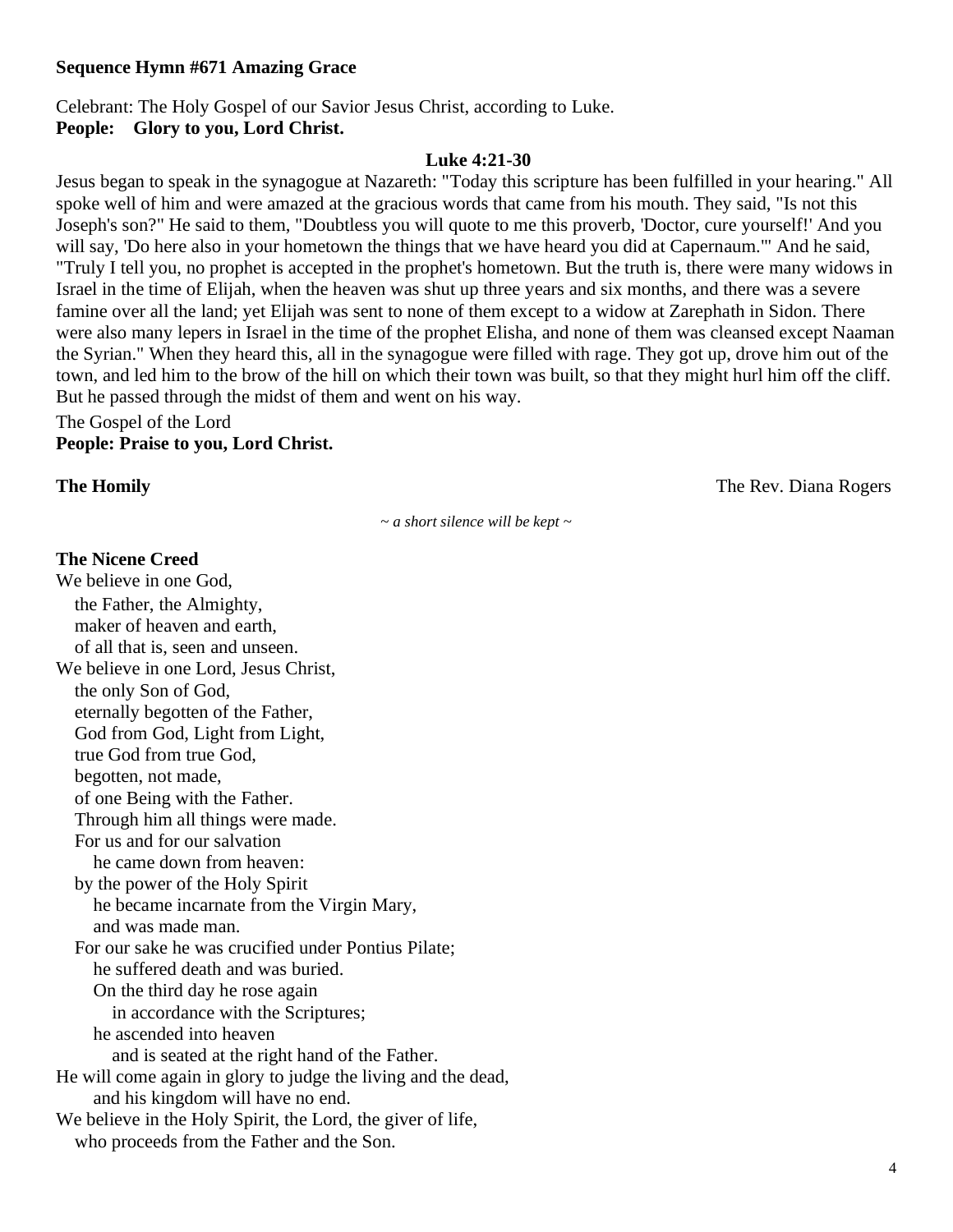With the Father and the Son he is worshiped and glorified.

He has spoken through the Prophets.

We believe in one holy catholic and apostolic Church.

We acknowledge one baptism for the forgiveness of sins.

We look for the resurrection of the dead,

and the life of the world to come. **Amen.**

## **Prayers of the People**

Celebrant: God of light and life may our prayers be lifted up to you in this time hope.

Lector: We pray for your church, for our diocese, bishops, clergy and all those who minister the gospel.

## **Lord, hear our prayers**.

Lector: God of wonder and mystery, we pray for all who are coming to faith, all who wonder about faith, and all who are struggling with faith.

## **Lord, hear our prayers.**

Lector: God of abundant love, be our source of joy in proclaiming your Good News to the world. People: Lord, hear our prayers.

Lector: God of winding ways and straight paths, we pray for all who are coming to faith, all who wonder about faith, and all who are struggling with faith.

## **Lord, hear our prayers.**

Lector: Light of all creation, we pray for those in need of food, shelter, clothing, and of God's healing touch, especially those for whom our prayers are especially desired --- (please names of those on your heart).

## **Lord, hear our prayers**.

Lector: God of might, we pray for the world, especially where there are economic hardships, injustice, and suffering, far away or nearby... (petitions may be added)

## **Lord, hear our prayers.**

Lector: God of steadfast care, fuel our passion to challenge injustice and violence and to pursue peace and reconciliation

## **Lord, hear our prayers**.

Lector: God of grace, we pray for the land on which we stand, and the peoples, creatures, plant life and waters around us.

## **Lord, hear our prayers.**

Celebrant: God of glorious light, your love inspires us to hope and to bring before you our needs. You illuminate the path we are to follow and open our hearts to dream dreams and see visions of your Kingdom. Kindle that light within us, that in our prayers and service we may know your transforming presence at work in the world around us. All this we ask through Jesus Christ, our Lord. **Amen.**

## **Confession of Sins**

Celebrant: Let us confess our sins against God and our neighbor.

*~ silence may be kept ~*

## **Celebrant and People:**

**Most merciful God, we confess that we have sinned against you in thought, word and deed, by what we have done, and by what we have left undone. We have not loved you with our whole heart; we have not loved our neighbors as ourselves. We are truly sorry and we humbly repent. For the sake of your Son Jesus Christ, have mercy on us and forgive us; that we may delight in your will, and walk in your ways, to the glory of your Name. Amen***.*

## **Absolution**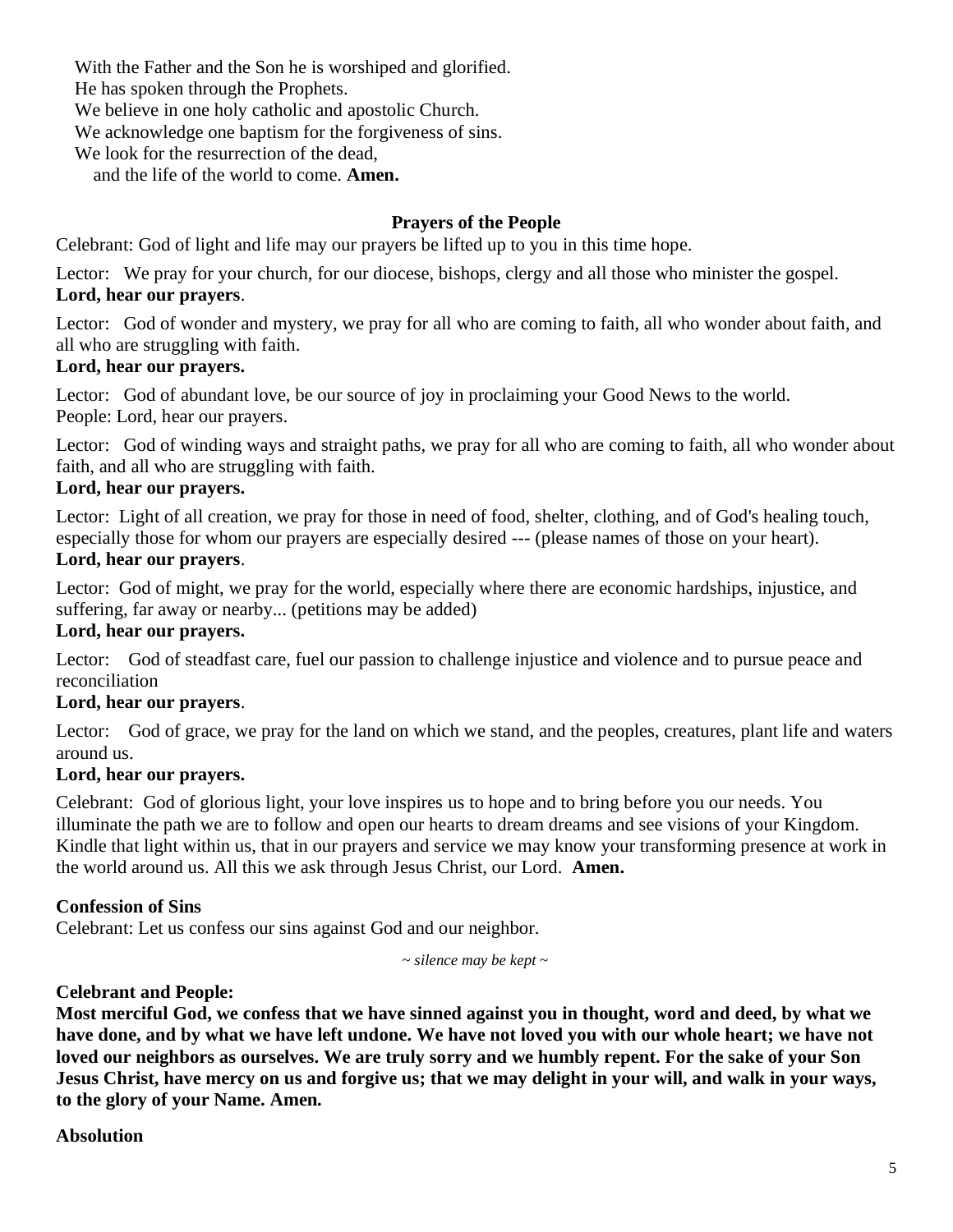Almighty God have mercy on you, forgive you all your sins through our Lord Jesus Christ, strengthen you in all goodness, and by the power of the Holy Spirit keep you in eternal life. **Amen.**

## **The Peace**

Celebrant: The peace of the Lord be always with you. **People: And also with you.** 

#### **† THE HOLY COMMUNION †**

**Offertory Hymn** *#***522 Glorious things of Thee Are Spoken**

**The Doxology Praise God from whom all blessings flow, Praise Him all creatures here below. Praise Him above ye heavenly host. Praise Father, Son and Holy Ghost. Amen**

#### **† THE GREAT THANKSGIVING †**

#### **Eucharistic Prayer B**

Celebrant: The Lord be with you. People: **And also with you.** Celebrant: Lift up your hearts. People: **We lift them to the Lord.** Celebrant: Let us give thanks to the Lord our God. People: **It is right to give him thanks and praise.**

Celebrant: It is right, and a good and joyful thing, always and everywhere to give thanks to you, Father Almighty, Creator of heaven and earth. Because in the mystery of the Word made flesh, you have caused a new light to shine in our hearts, to give the knowledge of your glory in the face of your Son Jesus Christ our Lord. Therefore we praise you, joining our voices with Angels and Archangels and with all the company of heaven, who for ever sing this hymn to proclaim the glory of your Name.

**Celebrant and People: Holy, holy, holy Lord, God of power and might, heaven and earth are full of your glory. Hosanna in the highest. Blessed is he who comes in the name of the Lord. Hosanna in the highest.** 

Celebrant: We give thanks to you, O God, for the goodness and love which you have made known to us in creation; in the calling of Israel to be your people; in your Word spoken through the prophets; and above all in the Word made flesh, Jesus, your Son. For in these last days you sent him to be incarnate from the Virgin Mary, to be the Savior and Redeemer of the world. In him, you have delivered us from evil, and made us worthy to stand before you. In him, you have brought us out of error into truth, out of sin into righteousness, out of death into life.

On the night before he died for us, our Lord Jesus Christ took bread; and when he had given thanks to you, he broke it, and gave it to his disciples, and said, "Take, eat: This is my Body, which is given for you. Do this for the remembrance of me."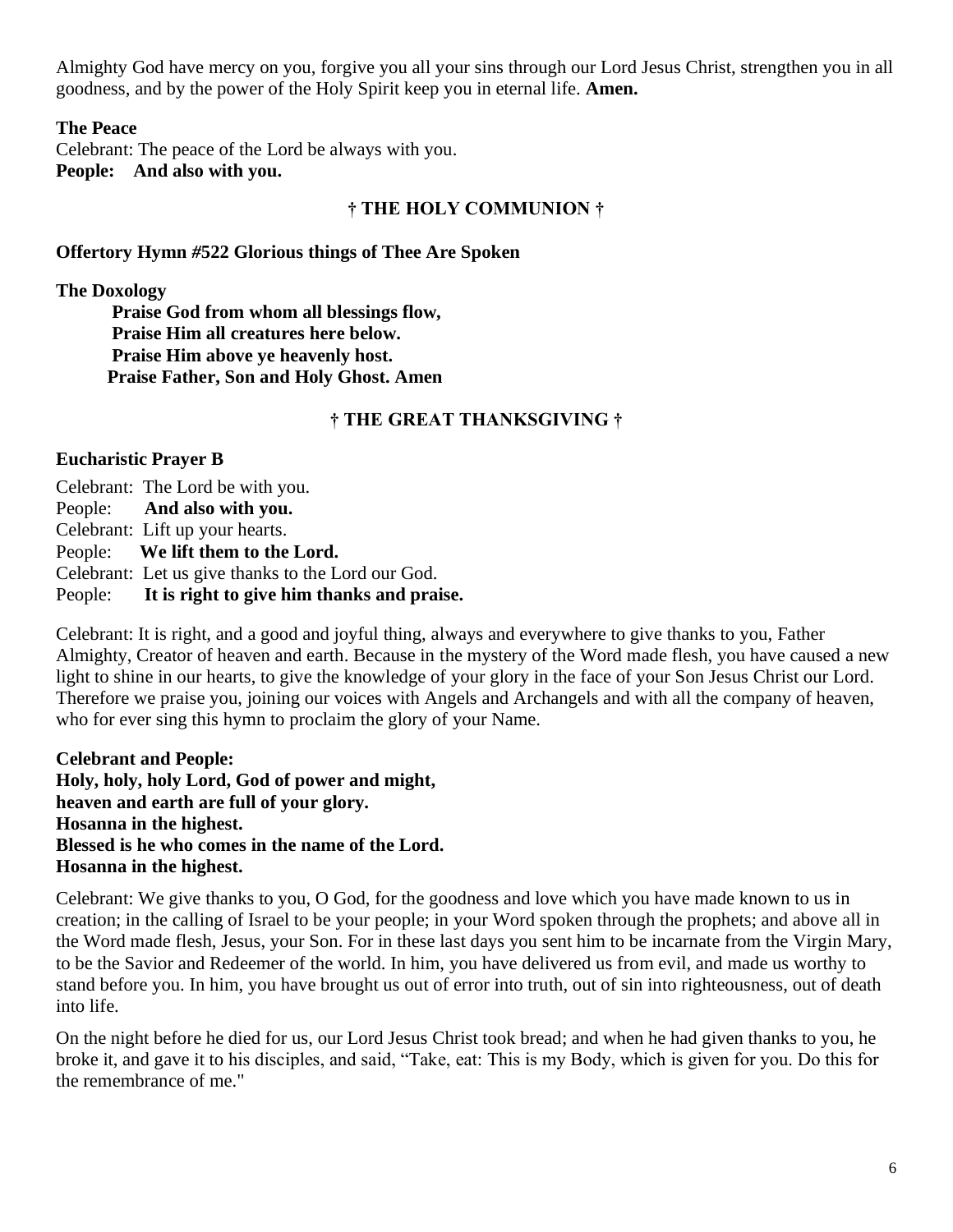After supper he took the cup of wine; and when he had given thanks, he gave it to them, and said, "Drink this, all of you: This is my Blood of the new Covenant, which is shed for you and for many for the forgiveness of sins. Whenever you drink it, do this for the remembrance of me."

Therefore, according to his command, O Father,

Celebrant and People: **We remember his death, We proclaim his resurrection, We await his coming in glory;**

Celebrant*:* And we offer our sacrifice of praise and thanksgiving to you, O Lord of all; presenting to you, from your creation, this bread and this wine.

We pray you, gracious God, to send your Holy Spirit upon these gifts that they may be the Sacrament of the Body of Christ and his Blood of the new Covenant. Unite us to your Son in his sacrifice, that we may be acceptable through him, being sanctified by the Holy Spirit. In the fullness of time, put all things in subjection under your Christ, and bring us to that heavenly country where, with St. James all your saints, we may enter the everlasting heritage of your sons and daughters; through Jesus Christ our Lord, the firstborn of all creation, the head of the Church, and the author of our salvation.

By him, and with him, and in him, in the unity of the Holy Spirit all honor and glory is yours, Almighty Father, now and for ever. **Amen.**

And now, as our Savior Christ has taught us, we are bold to say,

#### **The Lord's Prayer**

Our Father, who art in heaven, hallowed be thy Name, thy kingdom come, thy will be done, on earth as it is in heaven. Give us this day our daily bread. And forgive us our trespasses, as we forgive those who trespass against us. And lead us not into temptation, but deliver us from evil. For thine is the kingdom, and the power, and the glory, for ever and ever. **Amen.**

#### **The Breaking of the Bread**

Celebrant: Alleluia Christ our Passover is sacrificed for us. **People: Therefore let us keep the feast. Alleluia.** Celebrant: The Gifts of God for the People of God.

*~silence~*

#### **A Prayer for Spiritual Communion**

Celebrant: Let us pray.

**Celebrant and the people: God of love and grace, of justice and peace, we give you thanks that in the Holy Sacrament you assure us of your presence within us, within the body of Christ, and the faithful through all the generations. Grant that we who have witnessed anew these holy mysteries, though unable to receive the physical elements of the Sacrament, may be moved by your indwelling Spirit ever more**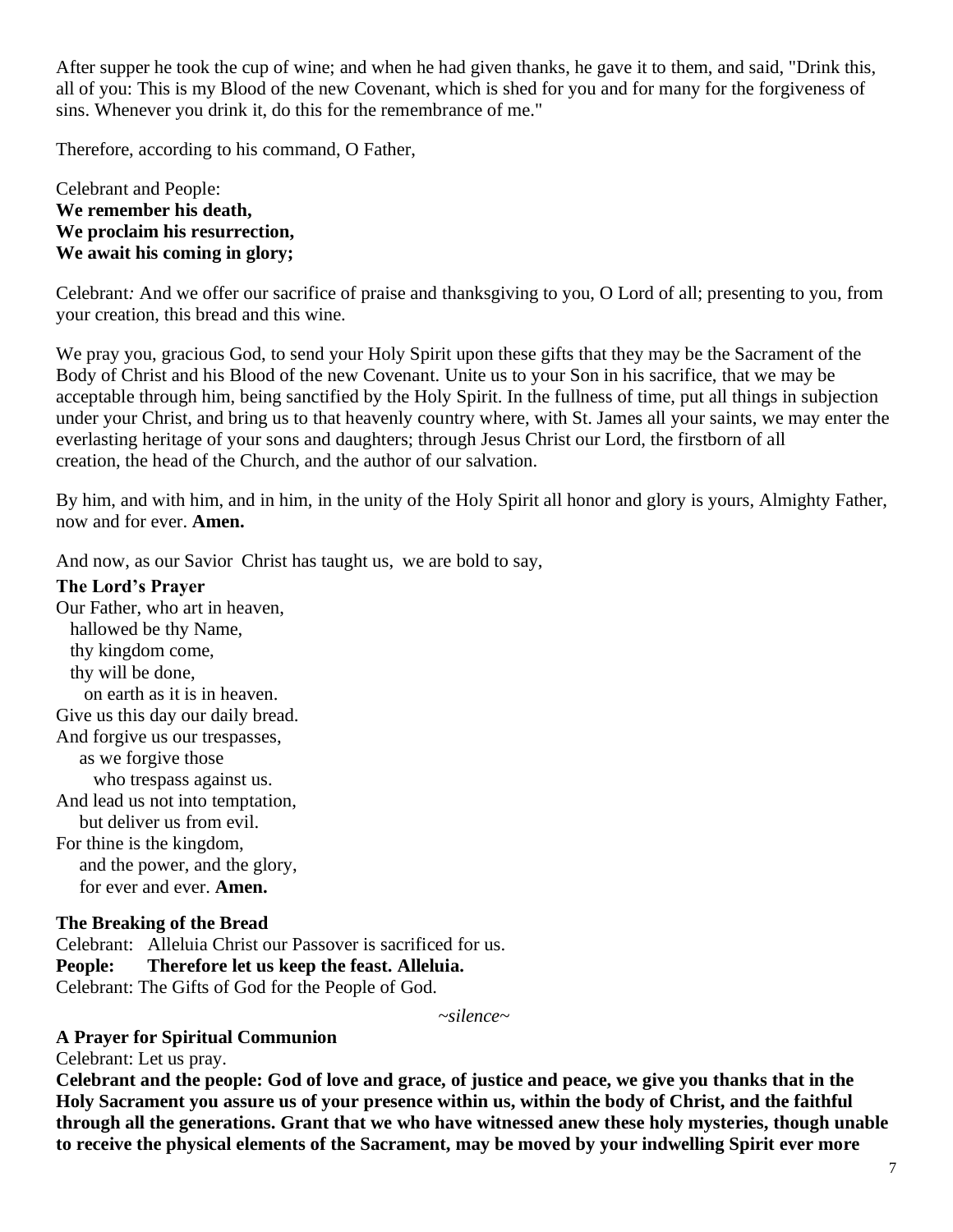**fully to embody your holy and life-giving presence, reshaping in your likeness the world around us, until we are gathered at last into the fullness of your glorious and eternal presence; through Christ our Risen Lord. Amen.** 

**Communion Hymn #480 When Jesus Left His Father's Throne**

**A Post Communion Prayer** 

Celebrant: Let us pray.

**Celebrant and People: Eternal God, heavenly Father, you have graciously accepted us as living members of your Son our Savior Jesus Christ, and you have fed us with spiritual food in the Sacrament of his Body and Blood. Send us now into the world in peace, and grant us strength and courage to love and serve you with gladness and singleness of heart; through Christ our Lord. Amen.**

## **Epiphany Blessing †**

May Christ, the son of God, be manifest in you, that your lives may be a light to the world; and the blessing of God Almighty, the Father, the Son, and the Holy Spirit, be among you, and remain with you always. Amen.

**Recessional Hymn #376 Joyful, Joyful We Adore Thee**

**The Dismissal**

**Announcements**